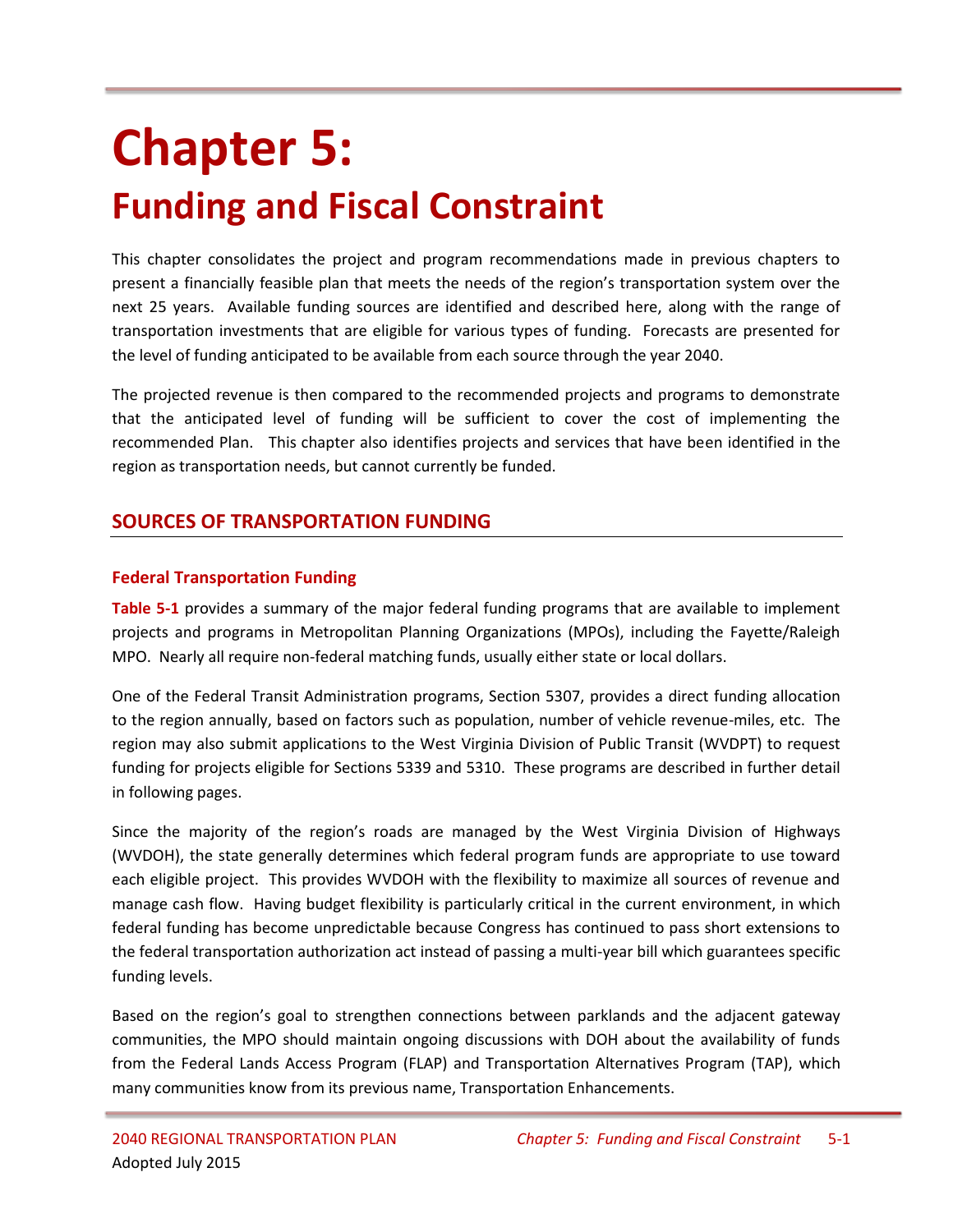In addition, the numerous operational improvements which are recommended in this 2040 Plan should also be considered for Congestion Mitigation/Air Quality Improvement funds, which are typically used for projects that result in better traffic flow, improve signalization and signal timing, and improve intersections.

#### **Federal Program Description National Highway Performance Program (NHPP)** Provides funding for construction, reconstruction, resurfacing, restoration, rehabilitation, preservation, or operational improvement of segments of the National Highway System (NHS). This includes Interstate highways and bridges on the NHS. It also includes all of the state's Appalachian Development Highway System routes. Projects must support progress toward national goals for the condition and performance of the system. **Surface Transportation Program (STP)** Provides funding for roads functionally classified as rural major collector and above. Funds may be utilized on projects in Rural Areas, Urbanized Areas, Small Urban Areas, Safety and Rail-Highway Crossings. Funds may be used for bicycle/pedestrian projects or "flexed" for transit use. Also funds bridge replacement & rehabilitation on non-federal aid routes. **Highway Safety Improvement Program (HSIP)** Provides funds to make improvements to high hazard locations on any public road, including highway-rail grade crossings, and any publicly owned bicycle/pedestrian facility. Projects are selected based on crash rate and crash frequency. **Transportation Alternatives Program (TAP)** Combines former funding programs for Enhancements, Safe Routes to Schools, Scenic Byways, and Recreational Trails. Eligible activities include bicycle and pedestrian facilities, sidewalks near elementary and middle schools, main street and boulevard projects, and environmental mitigation to address impacts of the transportation system. **Congestion Mitigation/Air Quality Improvement (CMAQ)** Provides funding for transportation projects that contribute to meeting the national ambient air quality standards by reducing air pollution related to motor vehicles, locomotives, barges and ships and other forms of transportation. **Federal Lands Access Program** Provides funding for projects on transportation facilities that are located on or adjacent to federal lands, or that provide access to federal lands. **Federal Transit Administration (FTA) Section 5307** Section 5307 is a formula grant program for urbanized areas providing capital, operating, and planning assistance for mass transportation. This program now includes funds previously available through the Job Access/Reverse Commute program (FTA-5316), which provides new or expanded transportation service to fill gaps that exist for welfare recipients and other low-income individuals to and from jobs and other employment-related services. Reverse Commute projects facilitate the provision of new or expanded public mass transportation services for the general public from urban, suburban, and rural areas to suburban work sites. **FTA-5310** Section 5310 is a formula grant program for the special needs of elderly individuals with disabilities. Funds (which are subject to annual appropriations) are appropriated annually based on an administrative formula that considers the number of elderly individuals with disabilities in each State. Funds available through the former New Freedoms program (FTA-5317), which encourages services and facility improvements that go beyond those required by the Americans with Disabilities Act, are now combined with this program. **FTA-5339** Section 5339 is a formula grant program that provides capital funding to replace, rehabilitate and purchase buses and related equipment, and to construct bus-related facilities.

#### **Table 5-1: Federal Transportation Funding Programs**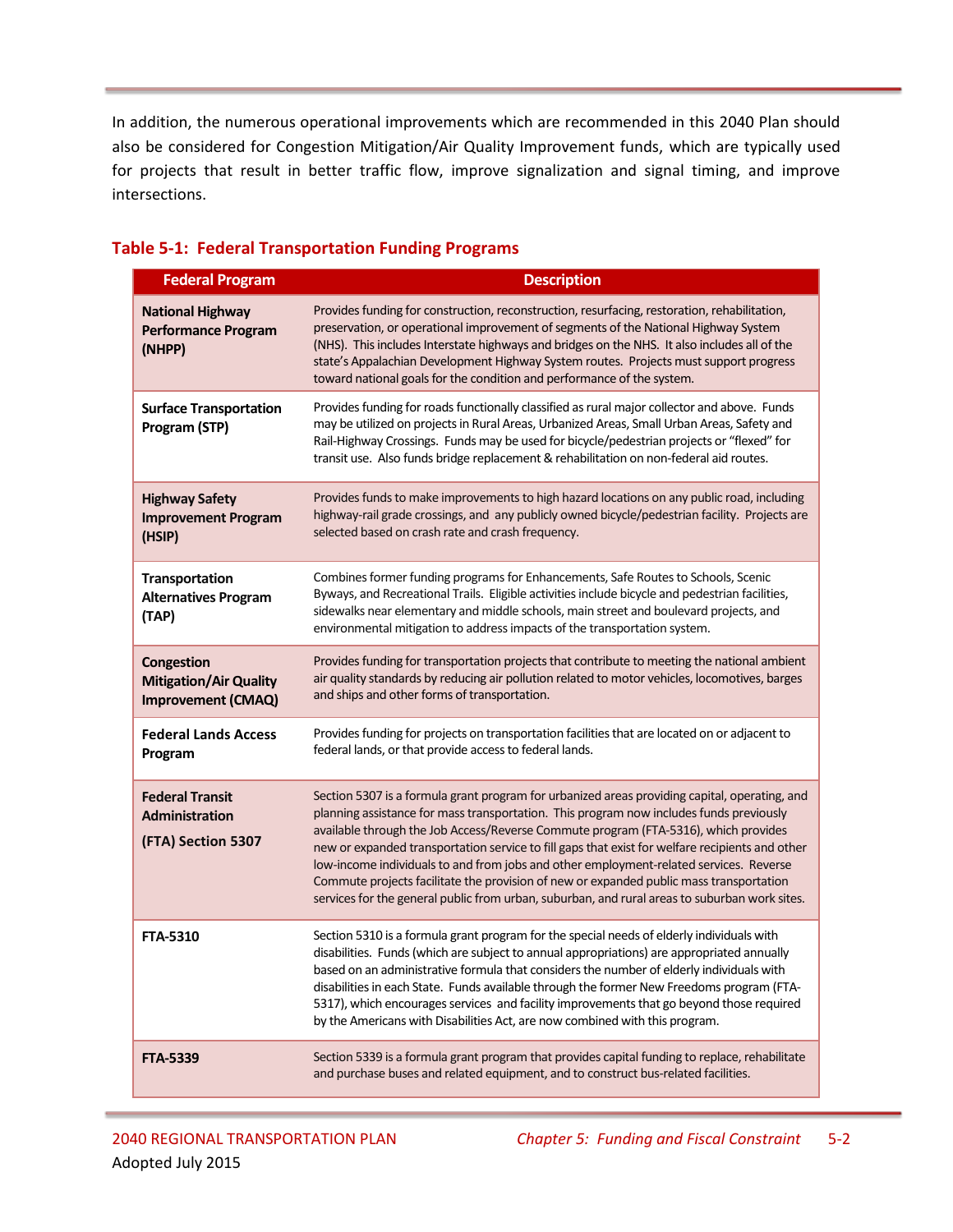#### **State Transportation Funding**

The State Road Fund, used by WVDOH to cover nearly all of its activities – including not only capital projects but all maintenance, project and program administration – includes the federal funding resources described above. (It should be noted that not all roads are eligible for federal-aid funds; in fact, only 27% of the state's road-miles qualify, which are the roads functionally classified as rural major collectors and higher. Chapter 4 includes a discussion of roadway functional classifications.)

The state revenue portion is generated from these four categories:

- **Motor Fuel Taxes**, which produce roughly half of the total revenue generated;
- **Registration Fees**, which include vehicle registration as well as driver's license, permits and litter control fees;
- **Privilege Taxes**, collected when a vehicle's certificate of title is issued; and
- **Miscellaneous Revenues**, which include interest on state investments, map sales, permits, etc. Recently the State Road Fund also began to receive a 'rebate' from the State General Fund for the cost of sales tax paid by DOH contractors when they purchase construction materials for state projects.

There is increasing concern about the ability of the State Road Fund to keep pace with growing transportation needs. Since FY 1994, the real value of total dedicated tax revenues in the State Road Fund has declined by nearly one-third due to the impact of inflation. The state's road system is also aging, like much of the country's other infrastructure, and is in great need of significant investment in maintenance and renovation. With overall funding limited, the need and desire for new road projects is often a forced tradeoff with the need to preserve the existing system.

### **HIGHWAY REVENUE FORECASTS**

Federal planning legislation requires every MPO's plan to be fiscally constrained. In other words, the proposed projects and programs in the 2040 Plan are limited to what can be funded with the level of future revenue that is reasonably expected to be available to the region. The additional needs that cannot be funded are presented in an "illustrative" list (presented later in this chapter) which shows the other investments that the MPO would make if additional revenue becomes available.

The anticipated amount of funding available for capital projects during the period of the 2040 Plan is provided to each MPO by WVDOH. Revenue projections are based on a review of historical funding averages, consumer and construction price indices, each region's percentage of vehicle-miles traveled statewide, highway mileage, and population. FY 2015 through FY 2018 are based on official State Road Fund estimates, while projections for the remaining years assume that costs and revenue both increase at an annual rate of 4.31 percent.

According to the state's projections, estimated roadway funding specifically available to the FRMPO region is about 6.7 percent of the total funds spent in MPO areas. During the 25-year period of the plan,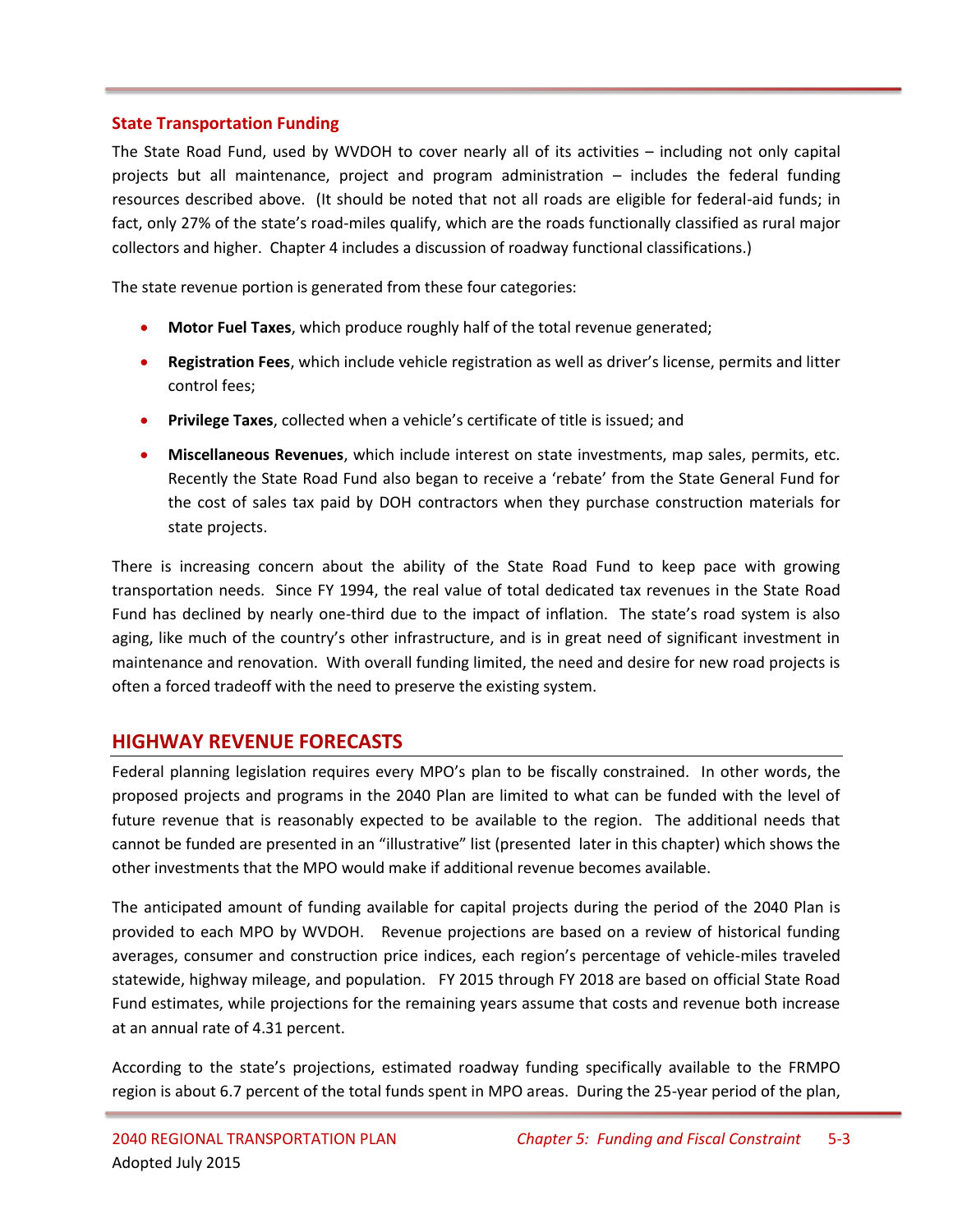a total of \$389 million is estimated to be available for highway improvements in the FRMPO region. Projected annual revenue is shown in **Table 5-2** and has been expressed in year-of-expenditure dollars as required by the U.S. DOT.

| <b>Fiscal Year</b> | <b>Available</b> |
|--------------------|------------------|
| 2015               | 9,257,000        |
| 2016               | 8,280,000        |
| 2017               | 7,975,000        |
| 2018               | 7,766,000        |
| 2019               | 10,007,000       |
| 2020               | 10,438,000       |
| 2021               | 10,889,000       |
| 2022               | 11,358,000       |
| 2023               | 11,848,000       |
| 2024               | 12,359,000       |
| 2025               | 12,892,000       |
| 2026               | 13,448,000       |
| 2027               | 14,028,000       |
| 2028               | 14,633,000       |
| 2029               | 15,264,000       |
| 2030               | 15,922,000       |
| 2031               | 16,608,000       |
| 2032               | 17,325,000       |
| 2033               | 18,072,000       |
| 2034               | 18,851,000       |
| 2035               | 19,664,000       |
| 2036               | 20,512,000       |
| 2037               | 21,396,000       |
| 2038               | 22,319,000       |
| 2039               | 23,281,000       |
| 2040               | 24,284,000       |
| <b>TOTAL</b>       | 388,676,000      |

#### **Table 5-2: Estimated Revenue for Roadway Improvements in the FMRPO Region**

For purposes of demonstrating that the 2040 Plan is fiscally constrained, these revenue estimates have been grouped into three major horizons, or timeframes, in which projects will be implemented:

- Near-term horizon: 2015 to 2020
- Mid-term horizon: 2021 to 2030
- Long-term horizon: 2031 to 2040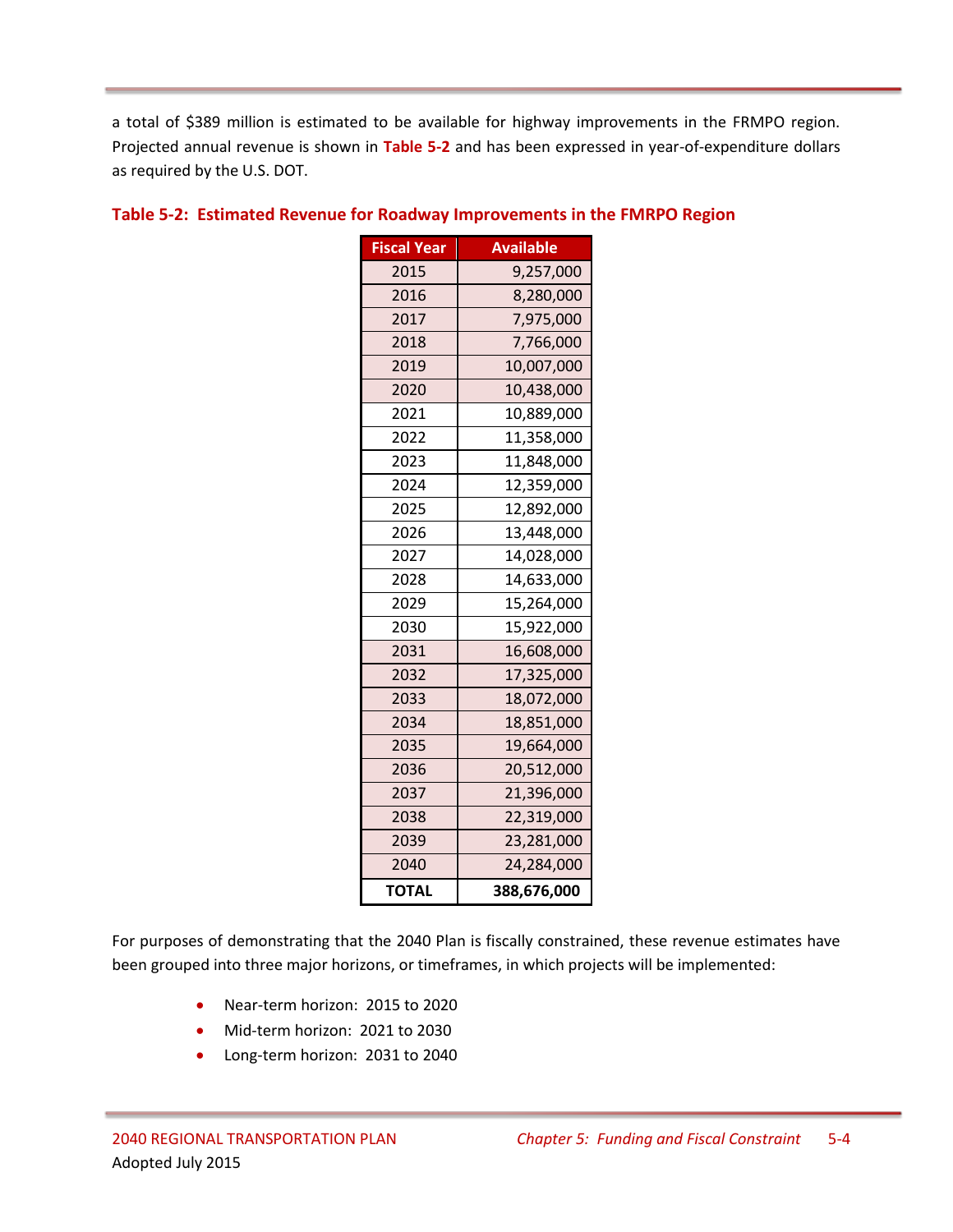# **RECOMMENDED ROADWAY PROJECTS**

It is important to note that the horizon in which a roadway project is listed in the Plan indicates the year in which the project is expected to be open to traffic. The fact that a project is listed in the mid-term horizon does not necessarily mean that it is only "medium priority," or that work will not begin earlier. Major projects such as the US 19 (Ritter Drive) widening may take several years to complete, starting with environmental studies and approvals and preliminary engineering, the purchase of right-of-way, and finally the construction phase.

**Tables 5-3** through **5-5** show the roadway projects recommended for implementation in the three horizons of the Plan, along with their estimated costs (in year of expenditure), compared to the amount of revenue anticipated to be available during each Plan horizon.

As noted in Chapter 1, the Regional Transportation Plan is updated at least every four years to ensure that it reflects the latest conditions. Given the financial uncertainties for transportation, it is possible that regional revenue projections will need to be revised at some point. Project costs could also fluctuate as global economic conditions affect the price of steel, oil and other materials used in road and bridge construction. Changes in financial circumstances sometimes increase the amount of funds available, as when Congress passed the American Recovery and Reinvestment Act (ARRA) in the middle of the last decade. Millions of dollars became available to states who could spend them quickly on "shovel-ready" infrastructure projects.

This history is relevant because there are roadway projects shown in the 2021-2030 horizon which the MPO would like to complete much earlier: N-1, which is the widening of US 19 (Ritter Drive), and N-2, which is the construction of a new US 19 Connector to I-64 that would bypass the Beaver area. Given the other projects already underway during the 2015-2020 period – including the extension of the East Beckley Bypass to the Industrial/Pinewood Drive intersection with Robert C. Byrd Drive – it appears there is insufficient revenue to also complete Projects N-1 and N-2 in the near-term horizon. However, the MPO wishes to note that if new revenue becomes available prior to 2020, it will seek to amend the Plan to accelerate those two projects.

# **ILLUSTRATIVE LIST OF ROADWAY PROJECTS**

The number of major roadway projects proposed for the Fayette/Raleigh region for the 2031-2040 horizon exceeded the amount of revenue projected to be available. Two of the projects have therefore been placed on the Plan's illustrative list, which shows the investments the MPO would make if additional funding became available. The two projects are N-6, which is the ultimate extension of the East Beckley Bypass from Pinewood Drive northward to connect with US 19 in the Bradley community, and N-9, which is the final section of the proposed New River Parkway, running from Falls Branch to the I-64 interchange at Sandstone.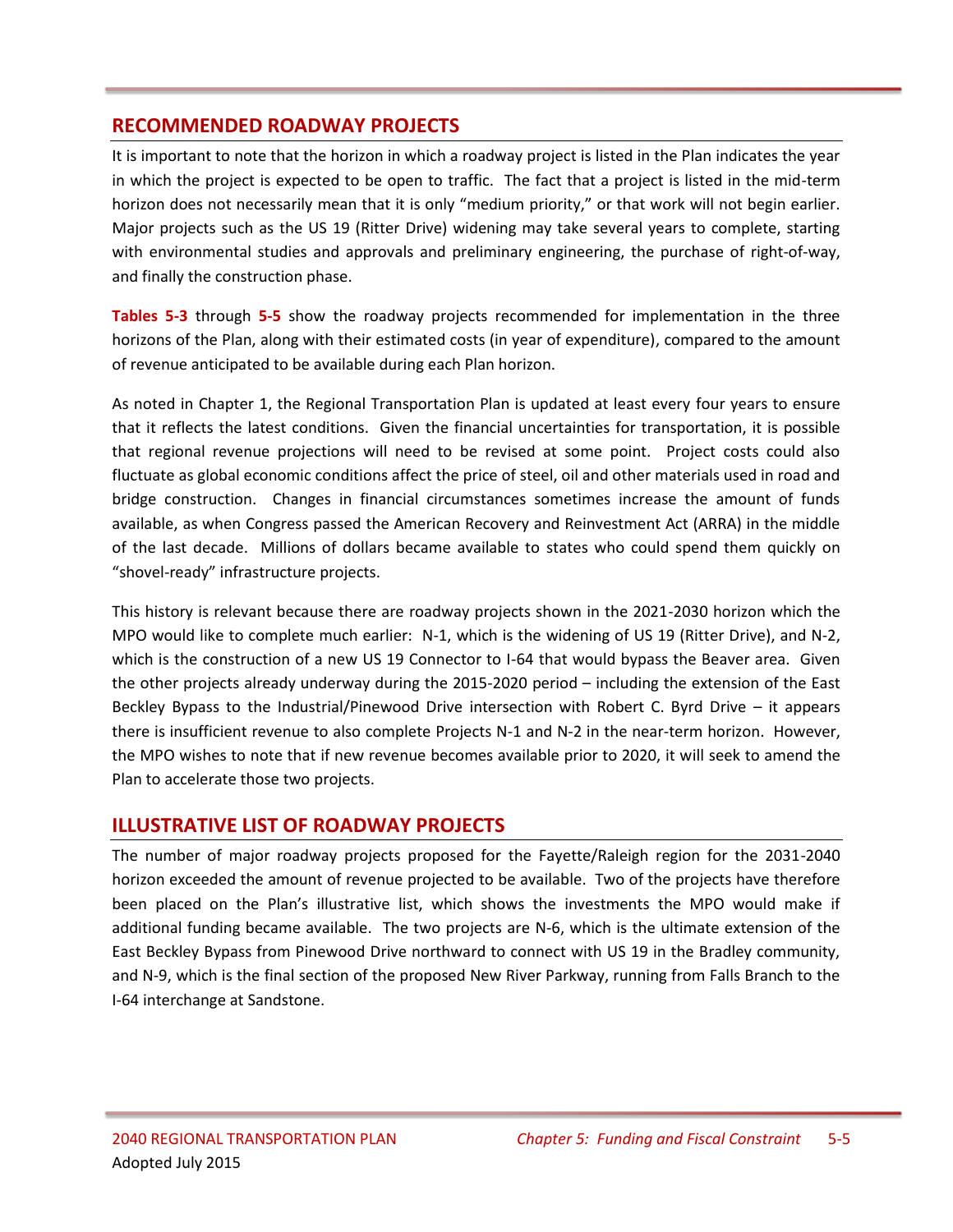| <b>PROJ</b><br><b>NO</b> | <b>ROADWAY</b>                                           | <b>FROM</b>                       | <b>TO</b>                  | <b>COUNTY</b>                                                                          | <b>TYPE OF IMPROVEMENT</b>                                                               | <b>COST (YOE)</b> |
|--------------------------|----------------------------------------------------------|-----------------------------------|----------------------------|----------------------------------------------------------------------------------------|------------------------------------------------------------------------------------------|-------------------|
| $N-5$                    | East Beckley Bypass Industrial<br><b>Drive Connector</b> | WV 41 (Stanaford Rd)              | Ragland Rd.                | Raleigh                                                                                | New 4-lane highway                                                                       | $E+C$             |
| $N-3$                    | New River Parkway - Section 2                            | South of Richmond Bottom          | <b>Falls Branch</b>        | Raleigh                                                                                | Construct new 2-lane scenic parkway                                                      | 22,000,000        |
| $N-4$                    | Coalfields Expressway                                    | Wyoming/Raleigh County<br>line    | Slab Fork                  | Raleigh                                                                                | Pave remaining section                                                                   | 1,150,000         |
| $T-1$                    | WV 3 (Harper Rd)                                         | Dry Hill Rd                       | Hylton Ln                  | Raleigh                                                                                | Signal operations / Widening - add NB right turn<br>lanes onto Hylton Ln and Pikeview Dr | 250,000           |
| $T-2$                    | WV 3 (Harper Rd)                                         | Dry Hill Rd                       | Carriage Dr                | Raleigh                                                                                | Signal operations                                                                        | 80,000            |
| $T-3$                    | WV 3 (Harper Rd) at Ewart Ave                            | $\mathbf{r}$                      | $\sim$                     | Intersection Improvement - Align Ewart and N Pike,<br>Raleigh<br>add SB left turn lane |                                                                                          | 460,000           |
| $T-4$                    | <b>Beckley Crossing Shopping Center</b>                  | <b>WV 16</b>                      | US 19 (N Eisenhower<br>Dr) | Raleigh<br>Roadway Improvement (signs and marking)                                     |                                                                                          | 154,000           |
| $T-6$                    | US 19 (N Eisenhower Dr)                                  | <b>WV 16</b>                      | Dunn Dr.                   | Raleigh                                                                                | Signal operations                                                                        | 323,000           |
| $T-8$                    | WV 16 (Robert C Byrd Dr)                                 | <b>Reading St</b>                 | Old Eccles Rd              | Raleigh                                                                                | Signal operations                                                                        | 52,000            |
| $T-11$                   | WV 3 (Ritter Dr) at Airport Rd                           | ÷.                                | $\sim$                     | Raleigh                                                                                | Intersection improvement                                                                 | 52,000            |
| $T-12$                   | WV 307 (Airport Rd)                                      | 800 ft N of Whispering Pine<br>Dr | Scott Ridge Rd             | Add northbound truck climbing lane<br>Raleigh                                          |                                                                                          | 3,220,000         |
| $S-1$                    | Virginia St at Oyler Ave                                 |                                   |                            | Fayette                                                                                | Intersection safety improvements                                                         | 68,600            |
| $S-2$                    | Virginia St at Oak Hill Rail-Trail                       | $\overline{\phantom{a}}$          | $\sim$                     | Intersection safety improvements, incl. pedestrian<br>Fayette<br>crossing              |                                                                                          | 12,200            |
| $S-3$                    | WV 16 at Veterans Dr                                     |                                   |                            | Intersection safety improvements<br>Raleigh                                            |                                                                                          | 47,800            |
| $S-5$                    | Minden Road Underpass                                    |                                   | $\overline{\phantom{a}}$   | Vehicle detection/warning with pullouts<br>Fayette                                     |                                                                                          | 167,000           |

# **Table 5-3: Roadway Projects Proposed for Completion in 2015-2020** *(continued next page)*

*(continued next page)*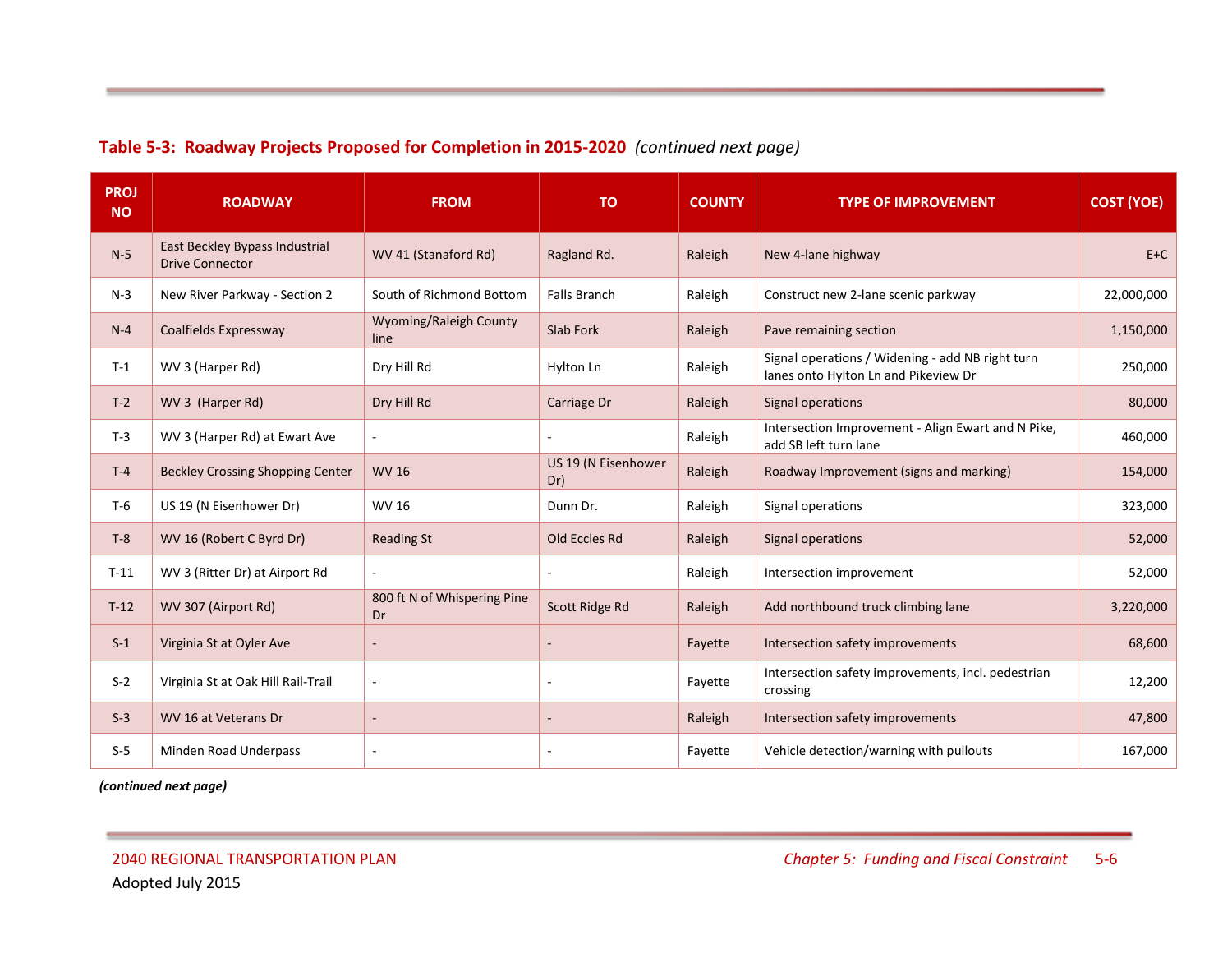### **Table 5-3: Roadway Projects Proposed for Completion in 2015-2020** *(continued from previous page)*

| <b>PROJ</b><br><b>NO</b>                         | <b>ROADWAY</b>                                | <b>FROM</b>               | <b>TO</b>                      | <b>COUNTY</b> | <b>TYPE OF IMPROVEMENT</b>                                                                                                                      | <b>COST (YOE)</b> |  |  |
|--------------------------------------------------|-----------------------------------------------|---------------------------|--------------------------------|---------------|-------------------------------------------------------------------------------------------------------------------------------------------------|-------------------|--|--|
| $S-8$                                            | <b>US 60</b>                                  | <b>Hawks Nest Lookout</b> | <b>New River</b><br>Campground | Fayette       | Add shoulders and widen horseshoe turns for trucks<br>and RVs. Add pulloffs for scenic touring and/or slow<br>moving vehicles to allow passing. | 509,400           |  |  |
| $S-10$                                           | US 19 / WV 16 junction                        | Pinewood Dr               | McCulloch Dr                   | Raleigh       | Safety improvements, including consolidation of<br>access points where possible                                                                 | 715,800           |  |  |
| $S-11$                                           | WV 61                                         | Page Bottom Rd            | <b>Baker St</b>                | Fayette       | Add minimum shoulders, safety-related signage and<br>markings                                                                                   | 1,551,000         |  |  |
| $S-12$                                           | New River Dr                                  | WV 16 (Robert C. Byrd Dr) | Pikeview Dr                    | Raleigh       | Improve intersection with WV 16 (Robert C. Byrd Dr)                                                                                             | 477,200           |  |  |
| $S-21$                                           | US 60 at Hawks Nest Golf Course<br>entrance   |                           |                                | Fayette       | Intersection safety improvements                                                                                                                | 48,000            |  |  |
| $S-24$                                           | CR 25/2 - Thurmond Bridge                     |                           |                                | Fayette       | Replace narrow 2-lane bridge with 2 vehicular lanes<br>and a separated 8-foot lane for bicyclists and<br>pedestrians                            | 5,750,000         |  |  |
| $S-25$                                           | WV 16 (Robert C. Byrd Dr) at N.<br>Kanahwa St |                           |                                | Raleigh       | Intersection safety improvements                                                                                                                | 77,500            |  |  |
| Total Project Costs, 2015 to 2020                |                                               |                           |                                |               |                                                                                                                                                 |                   |  |  |
| <b>Estimated Revenue Available, 2015 to 2020</b> |                                               |                           |                                |               |                                                                                                                                                 |                   |  |  |

*Notes: YOE means the project costs have been estimated in year of expenditure. It is assumed that the unprogrammed revenue for this horizon (about \$26.1 million) will be spent on preliminary engineering and right-of-way for Projects N-1 and N-2.*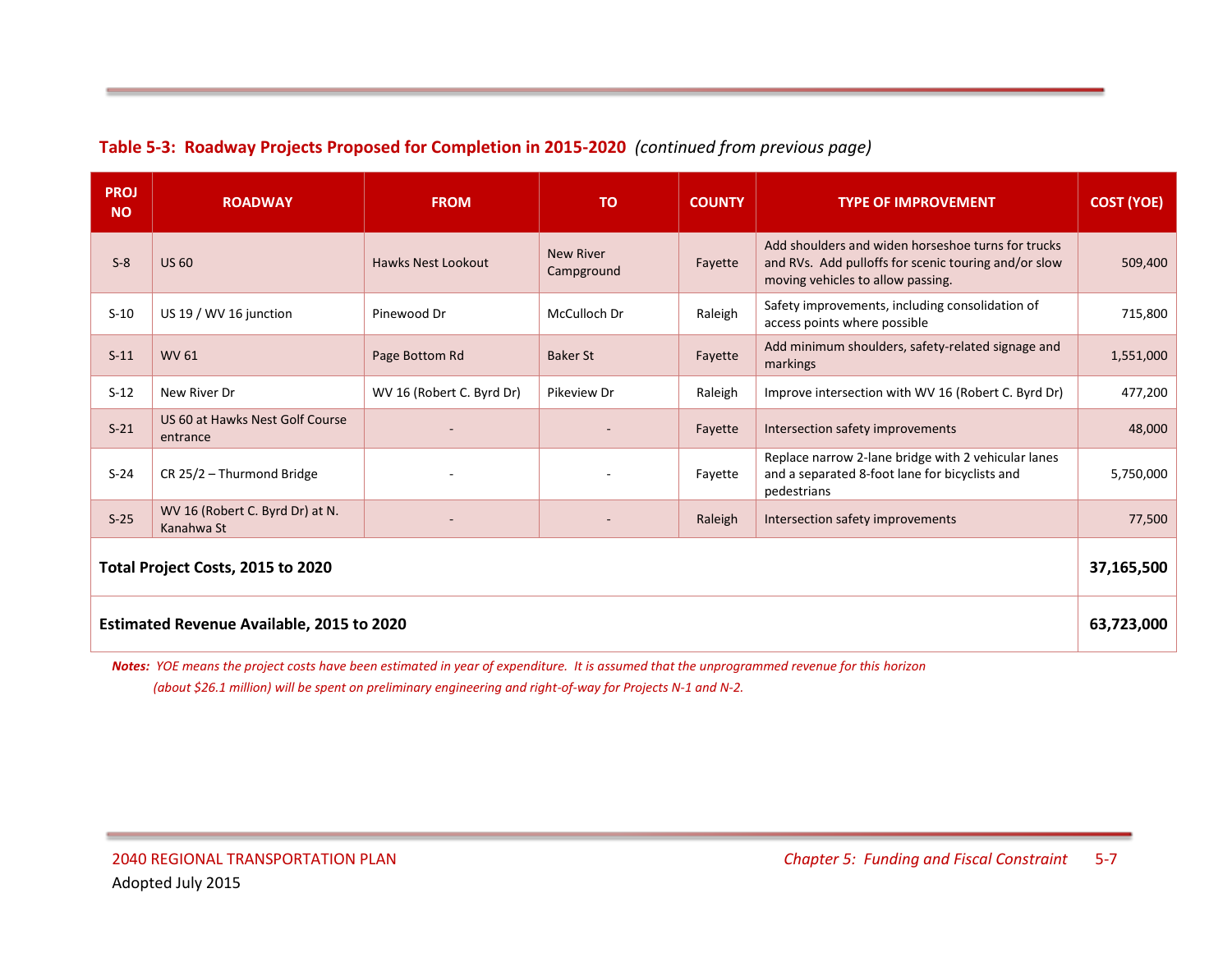#### **Table 5-4: Roadway Projects Proposed for Completion in 2021-2030**

| <b>PROJ</b><br><b>NO</b>                  | <b>ROADWAY</b>                       | <b>FROM</b>                        | <b>TO</b>                      | <b>COUNTY</b> | <b>TYPE OF IMPROVEMENT</b>                                              | <b>COST (YOE)</b> |  |  |
|-------------------------------------------|--------------------------------------|------------------------------------|--------------------------------|---------------|-------------------------------------------------------------------------|-------------------|--|--|
| $N-1$                                     | US 19 (Ritter Dr)                    | WV3                                | WV 307 (Airport Rd)            | Raleigh       | Widen from 2 to 3 lanes                                                 | 54,858,000        |  |  |
| $N-2$                                     | US 19 Connector / Beaver Bypass      | WV 307 (Airport Rd)                | $I-64$                         | Raleigh       | Construct new 3-lane highway with overpass at<br>WV 307                 | 58,915,000        |  |  |
| $N-7$                                     | New River Dr                         | WV 16 (Robert C. Byrd<br>Dr)       | Pikeview Dr                    | Raleigh       | Widen from 2 to 4 lanes with full shoulders                             | 6,492,000         |  |  |
| $T-7$                                     | US 19 (Eisenhower Dr)                | WV 41                              | I-64 overpass                  | Raleigh       | Add passing lanes on significant grades                                 | 1,195,000         |  |  |
| $S-6$                                     | WV 16 (Robert C. Byrd Dr) at I-64/77 | Stovers Fork Rd                    | Old Eccles Rd                  | Raleigh       | Corridor safety improvements, including access<br>management            | 406,000           |  |  |
| $S-22$                                    | US 19 Corridor Safety Improvements   | WV 16 (Court St.,<br>Fayetteville) | Wood Mountain Rd<br>(CR 19/19) | Fayette       | Safety improvements at US 19 intersections<br>throughout Fayette County | 10,550,000        |  |  |
| Total Project Costs, 2021 to 2030         |                                      |                                    |                                |               |                                                                         |                   |  |  |
| Estimated Revenue Available, 2021 to 2030 |                                      |                                    |                                |               |                                                                         |                   |  |  |

*Notes: YOE means the project costs have been estimated in year of expenditure. Estimated costs for Projects N-1 and N-2 reflect construction only, since it is assumed that preliminary engineering and right-of-way were funded with revenue remaining in 2015-2020.*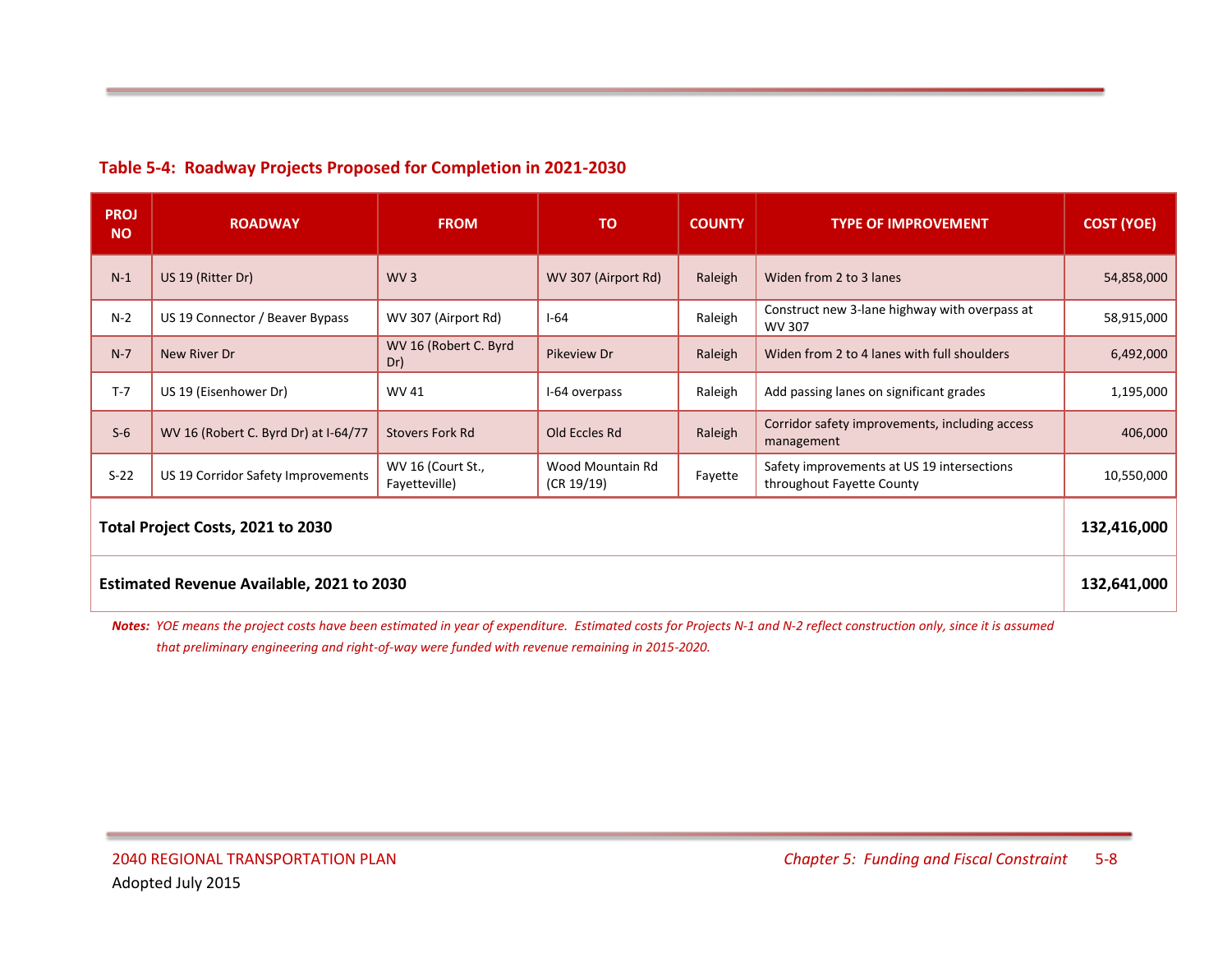#### **Table 5-5: Roadway Projects Proposed for Completion in 2031-2040**

| <b>PROJ</b><br><b>NO</b>                  | <b>ROADWAY</b>                 | <b>FROM</b>                  | <b>TO</b>                            | <b>COUNTY</b>                                              | <b>TYPE OF IMPROVEMENT</b>                                     | <b>COST (YOE)</b> |  |  |
|-------------------------------------------|--------------------------------|------------------------------|--------------------------------------|------------------------------------------------------------|----------------------------------------------------------------|-------------------|--|--|
| $S-16$                                    | US 19 / Glen Jean intersection | $\sim$                       | $\overline{a}$                       | Fayette                                                    | Upgrade to interchange                                         | 17,892,000        |  |  |
| $N-8$                                     | <b>Crosstown Connector</b>     | New River Dr/Pikeview Dr     | Raleigh<br>VanKirk Dr                |                                                            | Construct 4-lane overpass across I-64/77 to<br><b>Tamarack</b> | 44,100,000        |  |  |
| $S-4$                                     | WV 16 (Robert C. Byrd Dr)      | Locust St                    | Ellison Ave                          | Raleigh                                                    | Construct roundabout at WV 16 / WV 3 junction                  | 8,820,000         |  |  |
| $S-9$                                     | Gatewood Rd                    | WV 16 (E. Main St, Oak Hill) | WV 16 (N. Court St,<br>Fayetteville) | Add 4-foot shoulders, other safety improvements<br>Fayette |                                                                | 8,820,000         |  |  |
| Total Project Costs, 2031 to 2040         |                                |                              |                                      |                                                            |                                                                |                   |  |  |
| Estimated Revenue Available, 2031 to 2040 |                                |                              |                                      |                                                            |                                                                |                   |  |  |

*Notes: YOE means the project costs have been estimated in year of expenditure.*

### **Table 5-6: Illustrative Roadway Projects (Unfunded)**

| <b>PROJ</b><br><b>NO</b> | <b>ROADWAY</b>                | <b>FROM</b>         | TO.                              | <b>COUNTY</b>                           | <b>TYPE OF IMPROVEMENT</b>                                                  | <b>COST (2040)</b> |
|--------------------------|-------------------------------|---------------------|----------------------------------|-----------------------------------------|-----------------------------------------------------------------------------|--------------------|
| $N-6$                    | East Beckley Bypass Extension | Ragland Rd.         | US 19 (Bradley)                  | Raleigh<br>Construct new 4-lane highway |                                                                             | 183,960,000        |
| $N-9$                    | New River Parkway - Section 3 | <b>Falls Branch</b> | I-64 interchange at<br>Sandstone | Raleigh                                 | Construct new 2-lane scenic parkway, including<br>bridge over the New River | 221,760,000        |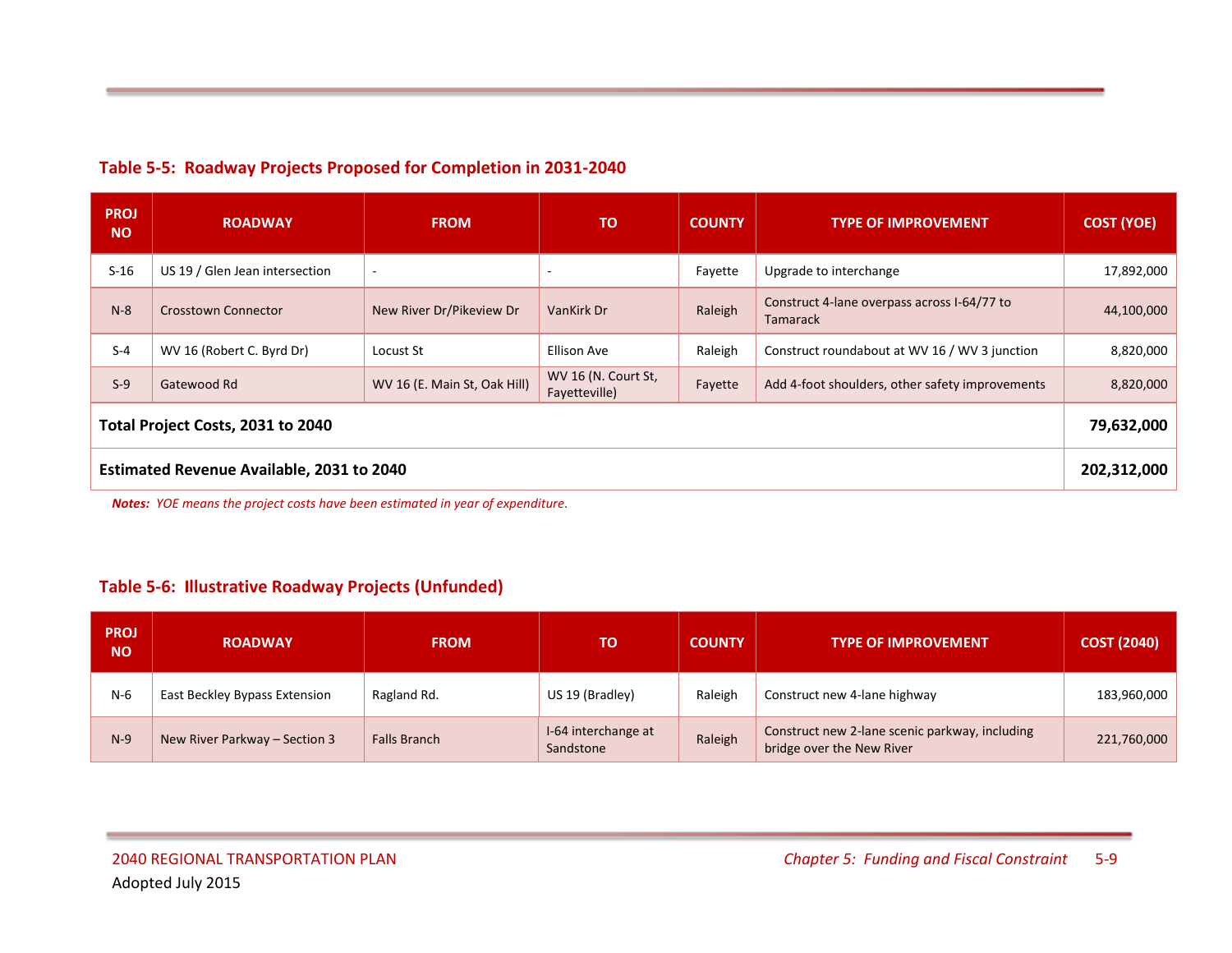Each of the two projects on the illustrative list is estimated to cost more than \$123 million, which is the amount of revenue that remains unprogrammed in the 2031-2040 horizon. The remaining revenue could be used to initiate development of either or both of the two projects, but no commitment to that effect is being made by adoption of this Plan.

Following the adoption of this Plan, which is its first formal effort to identify and prioritize projects on a regional basis, the MPO will continue to perform studies and work with WVDOH on the operational improvements proposed for 2015-2020. In the course of these ongoing planning activities, the region may also identify new needs on which the unallocated revenue could be spent, or perhaps find ways to modify other projects to lower their cost and allow the illustrative projects to be included in the Plan. Such changes would occur either as a later amendment to the 2040 Plan, or incorporated when it is time to develop the 2045 Plan.

# **TRANSIT REVENUE FORECASTS**

As with roadway projects, the transit portion of the 2040 Plan must be fiscally constrained. In other words, it can include only the public transit projects and services that can be funded with the amount of revenue expected to be available for such purposes over the life of the Plan.

As noted at the beginning of this chapter, the Fayette/Raleigh County region receives an annual allocation from one of the Federal Transit Administration programs, Section 5307. The designated recipient is the New River Transit Authority (NRTA), which receives the federal funds through a contract with WVDPT. The region is no longer eligible for state funding assistance for transit since it has become an urbanized area. All federal funds must be matched with local dollars – either public, nonprofit or private – generally 20 percent for capital projects and preventive maintenance, and 50 percent for operating expenses.

The anticipated amount of funding available for transit during the period of the 2040 Plan was developed based on recent historic funding and annual estimates shown in the Transportation Improvement Program. A very conservative revenue growth rate was assumed: 0.5 percent annually, with a 1 percent increase in 2020, 2030, and 2040. Transit cost estimates were equally conservative: costs are assumed to increase by 1 percent annually through the year 2025, by 1.5 percent annually from 2026 to 2030, and by 2 percent annually for the remainder of the Plan.

During the 25-year period of the plan, a total of \$48 million is estimated to be available for transit in the FRMPO region. Projected transit operating and capital revenue for each Plan horizon is shown in **Tables 5-7** and **5-9**, expressed in year-of-expenditure dollars as required by the U.S. DOT. **Tables 5-8** and **5-10** show the estimated transit operating and capital costs for each Plan horizon. These costs are derived from the proposed transit investments shown in **Tables 5-11** through **5-13**.

The region is not projected to spend all of its available federal revenue in the near-term horizon, in part because local governments must gradually ramp up their budgets in order to match all of the federal funds available. The unspent funds will help offset increased operating costs in the mid-term horizon.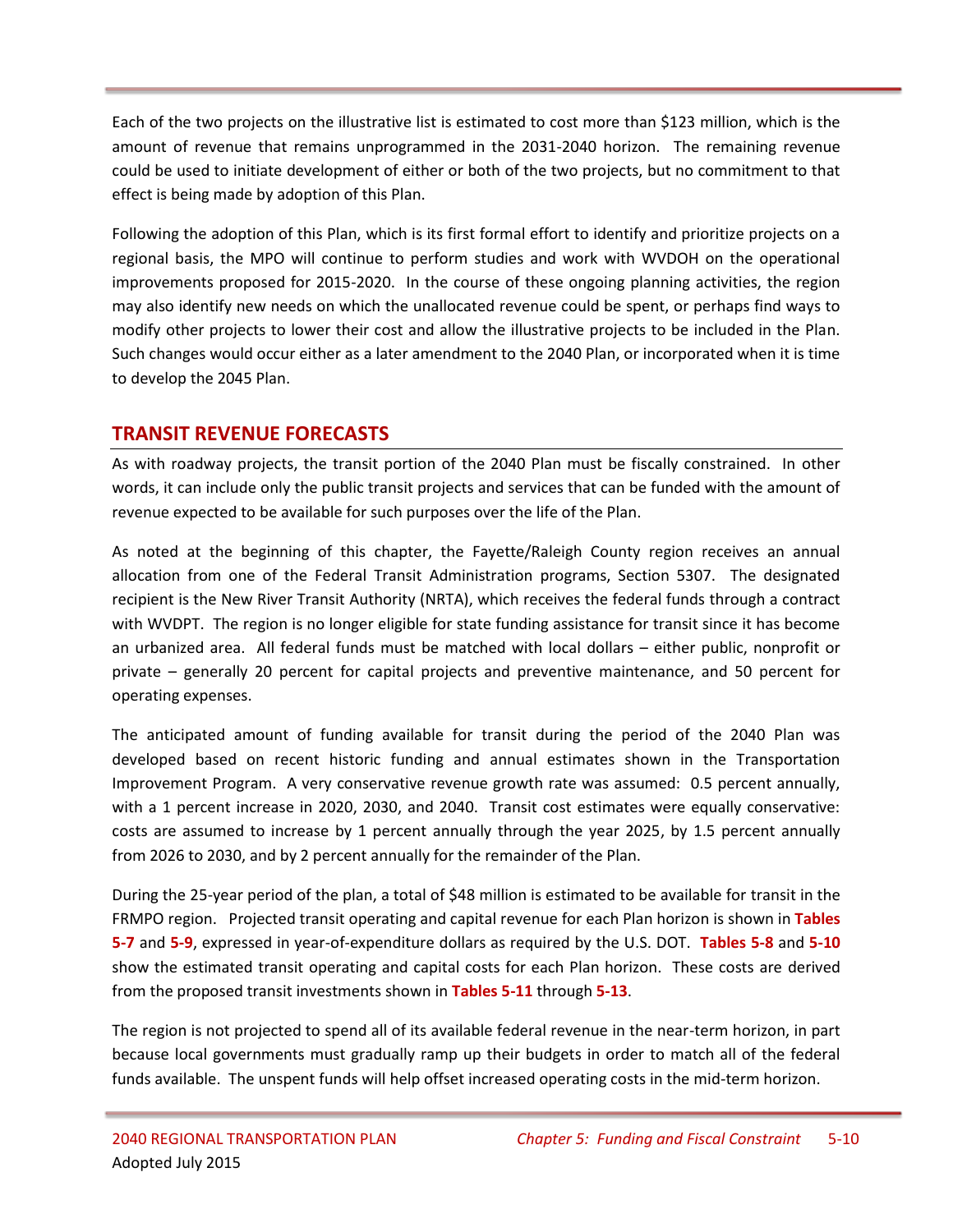|              | <b>FTA 5307 Operating</b><br>(Federal) | <b>Local Match</b> | <b>Total Revenue</b><br><b>Available</b> |
|--------------|----------------------------------------|--------------------|------------------------------------------|
| 2015-2020    | 2,082,000                              | 2,082,000          | 4,164,000                                |
| 2021-2030    | 7,979,400                              | 7,979,400          | 15,958,800                               |
| 2031-2040    | 9,587,575                              | 9,587,575          | 19,175,150                               |
| <b>TOTAL</b> | 19,648,975                             | 19,648,975         | 39,297,950                               |

**Table 5-7: Estimated Transit Operating Revenue by Plan Horizon**

# **Table 5-8: Estimated Transit Operating Costs by Plan Horizon**

|              | <b>FTA 5307 Operating</b><br>(Federal) | <b>Local Match</b> | <b>Total Revenue</b><br><b>Available</b> |
|--------------|----------------------------------------|--------------------|------------------------------------------|
| 2015-2020    | 2,082,000                              | 2,082,000          | 4,164,000                                |
| 2021-2030    | 7,979,400                              | 7,979,400          | 15,958,800                               |
| 2031-2040    | 9,587,575                              | 9,587,575          | 19,175,150                               |
| <b>TOTAL</b> | 19,648,975                             | 19,648,975         | 39,297,950                               |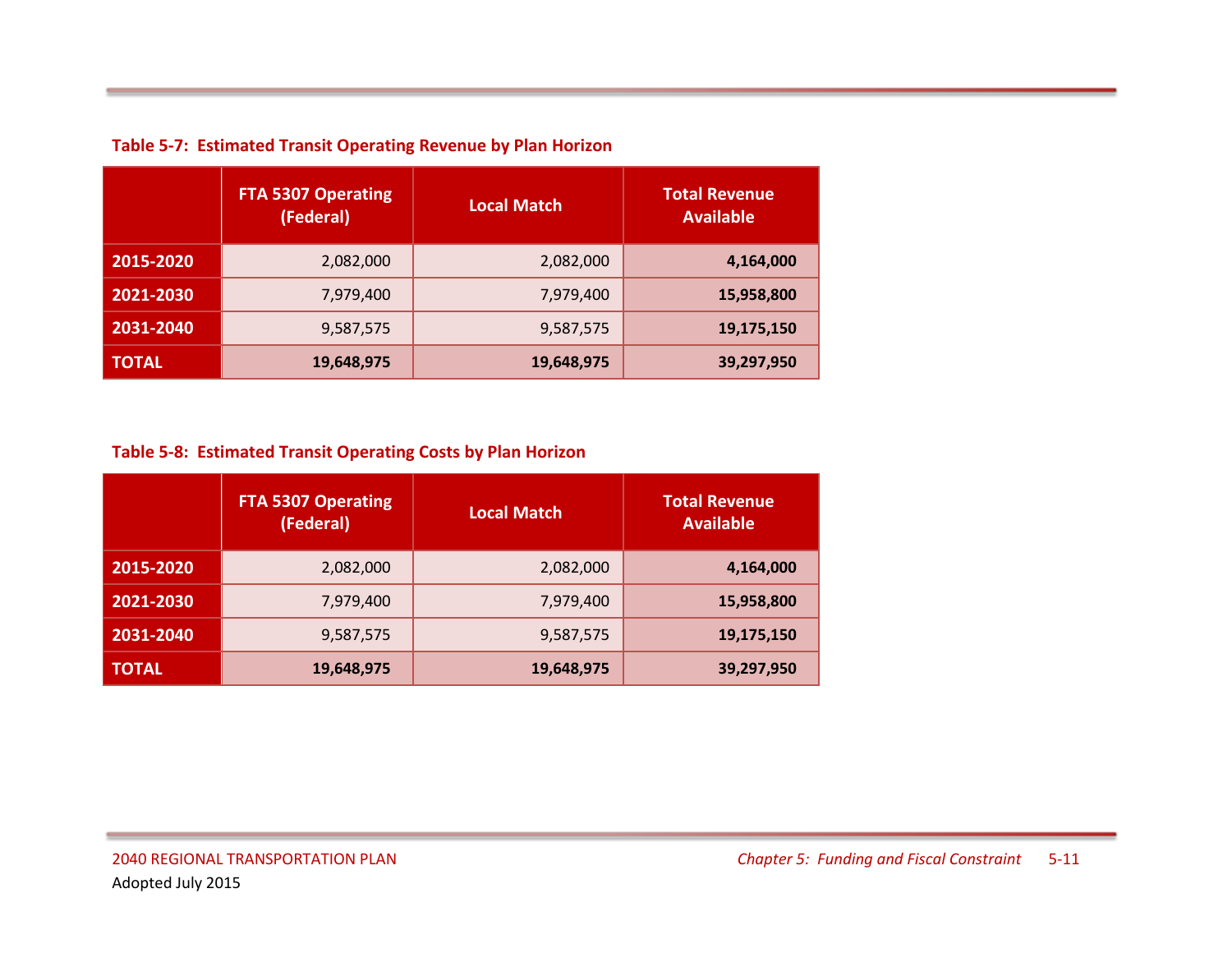|              | <b>5307 Preventive Maintenance</b> |                | <b>5339 Capital Projects</b> |                    |                | 5310 Transit for Elderly &<br><b>Disabled Persons</b> |                    |                | <b>Total</b><br><b>Revenue</b><br><b>Available</b> |            |
|--------------|------------------------------------|----------------|------------------------------|--------------------|----------------|-------------------------------------------------------|--------------------|----------------|----------------------------------------------------|------------|
|              | Federal<br>Portion                 | Local<br>Match | Total                        | Federal<br>Portion | Local<br>Match | <b>Total</b>                                          | Federal<br>Portion | Local<br>Match | Total                                              |            |
| 2015-2020    | 40,000                             | 10,000         | 50,000                       | 265,600            | 66.400         | 332,000                                               | 240,000            | 60,000         | 300,000                                            | 9,199,877  |
| 2021-2030    | 747,367                            | 186,842        | 934,209                      | 519,098            | 129,774        | 648,872                                               | 1,161,951          | 290,488        | 1,452,439                                          | 18,527,040 |
| 2031-2040    | 1,223,805                          | 305,951        | 1,529,756                    | 548,359            | 137,090        | 685,449                                               | 1,226,856          | 306,714        | 1,533,570                                          | 19,562,779 |
| <b>TOTAL</b> | 2,011,172                          | 502,793        | 2,513,964                    | 1,333,057          | 333,264        | 1,666,322                                             | 2,628,807          | 657,202        | 3,286,009                                          | 47,289,696 |

#### **Table 5-10: Estimated Transit Capital Costs by Plan Horizon**

|              | <b>5307 Preventive Maintenance</b> |                | <b>5339 Capital Projects</b> |                    |                | 5310 Transit for Elderly &<br><b>Disabled Persons</b> |                    |                | <b>Total</b><br><b>Revenue</b><br><b>Available</b> |            |
|--------------|------------------------------------|----------------|------------------------------|--------------------|----------------|-------------------------------------------------------|--------------------|----------------|----------------------------------------------------|------------|
|              | Federal<br>Portion                 | Local<br>Match | Total                        | Federal<br>Portion | Local<br>Match | Total                                                 | Federal<br>Portion | Local<br>Match | Total                                              |            |
| 2015-2020    | 40,000                             | 10,000         | 50,000                       | 265,600            | 66,400         | 332,000                                               | 240,000            | 60,000         | 300,000                                            | 9,199,877  |
| 2021-2030    | 747,367                            | 186,842        | 934,209                      | 519,098            | 129,774        | 648,872                                               | 1,161,951          | 290,488        | 1,452,439                                          | 18,527,040 |
| 2031-2040    | 1,223,805                          | 305,951        | 1,529,756                    | 548,359            | 137,090        | 685,449                                               | 1,226,856          | 306,714        | 1,533,570                                          | 19,562,779 |
| <b>TOTAL</b> | 2,011,172                          | 502,793        | 2,513,964                    | 1,333,057          | 333,264        | 1,666,322                                             | 2,628,807          | 657,202        | 3,286,009                                          | 47,289,696 |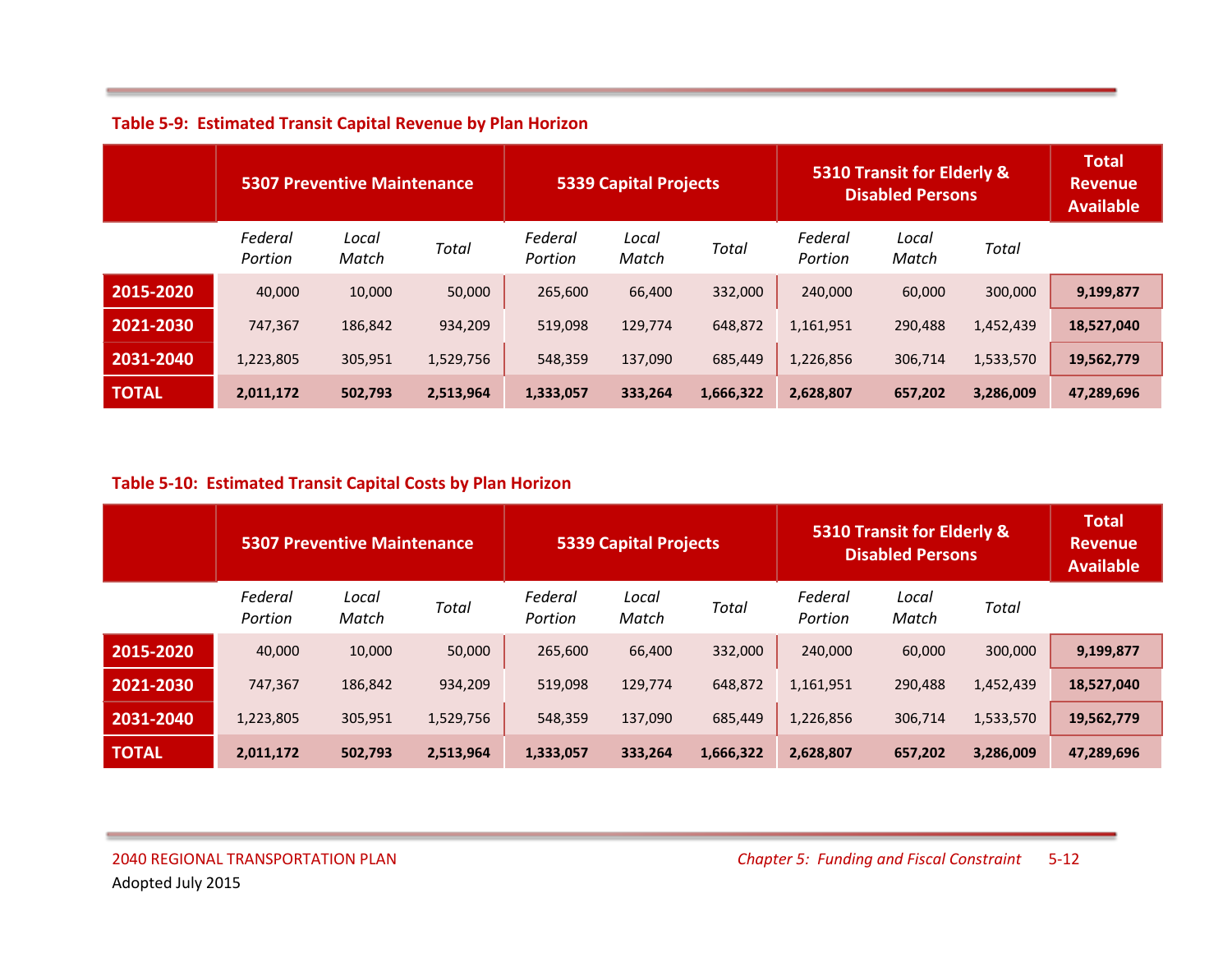|  |  |  |  | Table 5-11: Proposed Transit Investments for 2015-2020 |
|--|--|--|--|--------------------------------------------------------|
|--|--|--|--|--------------------------------------------------------|

| <b>PROJ</b><br><b>NO</b>                       | <b>PROJECT</b>                                                          | <b>TYPE OF</b><br><b>IMPROVEMENT</b> | <b>COUNTY</b>       | <b>DESCRIPTION</b>                                                                                           | <b>PLAN COST</b><br>(YOE) |  |
|------------------------------------------------|-------------------------------------------------------------------------|--------------------------------------|---------------------|--------------------------------------------------------------------------------------------------------------|---------------------------|--|
| $TR-1$                                         | Operate deviated fixed route<br>transit service                         | <b>Operations</b>                    | Fayette,<br>Raleigh | Weekday service for Raleigh Express (city)<br>and former MTA routes; Raleigh County<br>routes twice per week | 4,164,000                 |  |
| $TR-2$                                         | Vehicle replacements                                                    | Capital                              |                     | Replace transit vehicles that have reached<br>the end of their useful life                                   | 156,150                   |  |
| $TR-3$                                         | <b>Building/facility maintenance</b><br>and equipment                   | Prev. Maint.                         |                     | Routine maintenance, repairs to<br>equipment, operating facilities and<br>passenger facilities.              | 458,040                   |  |
| $TR-4$                                         | Bus stop amenities (benches,<br>shelters, signage)                      | Capital                              | Fayette,<br>Raleigh | Add or replace passenger amenities along<br>regular transit routes                                           | 15,615                    |  |
| $TR-5$                                         | Dispatching software and<br><b>Automatic Vehicle Location</b><br>system | Capital                              |                     | Acquire technology to assist in scheduling<br>and real-time routing                                          | 52,050                    |  |
| Total Transit Costs, 2015 to 2020<br>4,845,855 |                                                                         |                                      |                     |                                                                                                              |                           |  |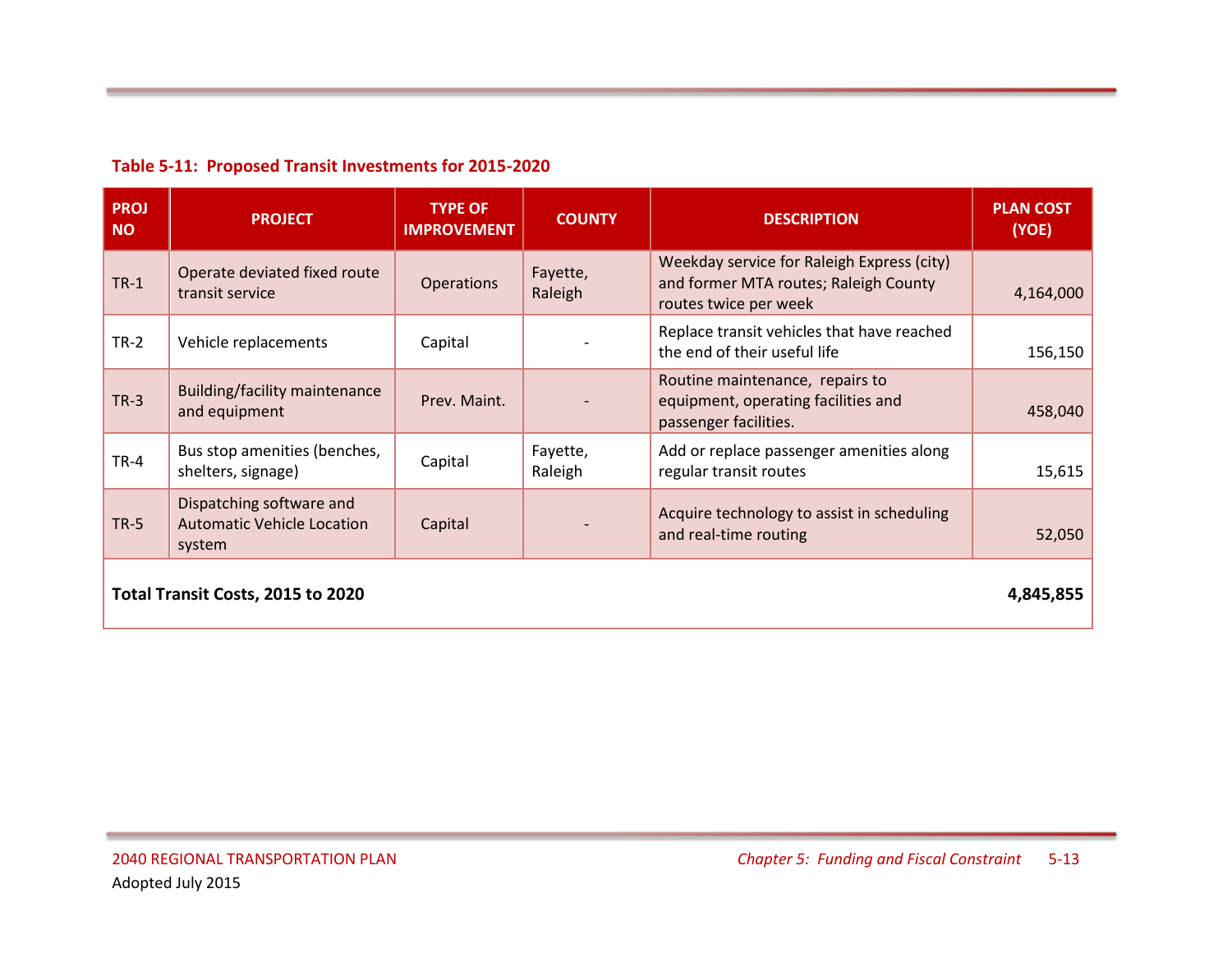| <b>PROJ</b><br><b>NO</b>          | <b>PROJECT</b>                                                        | <b>TYPE OF</b><br><b>IMPROVEMENT</b> | <b>COUNTY</b>       | <b>DESCRIPTION</b>                                                                                           | <b>PLAN COST</b><br>(YOE) |
|-----------------------------------|-----------------------------------------------------------------------|--------------------------------------|---------------------|--------------------------------------------------------------------------------------------------------------|---------------------------|
| $TR-6$                            | Operate deviated fixed<br>route transit service                       | <b>Operations</b>                    | Fayette,<br>Raleigh | Weekday service for Raleigh Express (city) and<br>former MTA routes; Raleigh County routes twice<br>per week | 6,696,000                 |
| <b>TR-7</b>                       | Building/facility<br>maintenance and equipment                        | Prev. Maint.                         |                     | Routine maintenance, repairs to equipment,<br>operating facilities and passenger facilities.                 | 747,720                   |
| <b>TR-8</b>                       | <b>Bus stop amenities</b><br>(benches, shelters, signage,<br>$etc.$ ) | Capital                              | Fayette,<br>Raleigh | Add or replace passenger amenities along regular<br>transit routes                                           | 139,500                   |
| <b>TR-9</b>                       | Upgrade communications /<br>dispatching software                      | Capital                              |                     |                                                                                                              | 55,800                    |
| <b>TR-10</b>                      | Vehicle replacements                                                  | Capital                              |                     | Replace transit vehicles that have reached the end<br>of their useful life                                   | 1,116,000                 |
| TR-11                             | Enhance service for Raleigh<br>Express city routes                    | Operations                           | Raleigh             | Add evening and weekend service.                                                                             | 7,254,000                 |
| <b>TR-12</b>                      | <b>Enhance Fayette County</b><br>deviated fixed-route service         | <b>Operations</b>                    | Fayette             | Improve headways (frequency). Consider<br>weekend service.                                                   | 2,008,800                 |
| TR-13                             | Vehicle fleet expansion                                               | Capital                              |                     | Add vehicles as needed to provide planned new<br>service, including evening and weekend service              | 837,000                   |
| <b>TR-14</b>                      | Mini-hub / transfer point on<br>N Eisenhower Drive                    | Capital                              | Raleigh             | <b>Consider Beckley Crossings area</b>                                                                       | 83,700                    |
| <b>TR-15</b>                      | Transit hub in Oak Hill                                               | Capital                              | Fayette             | Co-locate with public facility / parking                                                                     | 55,800                    |
| Total Transit Costs, 2021 to 2030 |                                                                       |                                      |                     |                                                                                                              |                           |

# **Table 5-12: Proposed Transit Investments for 2021-2030**